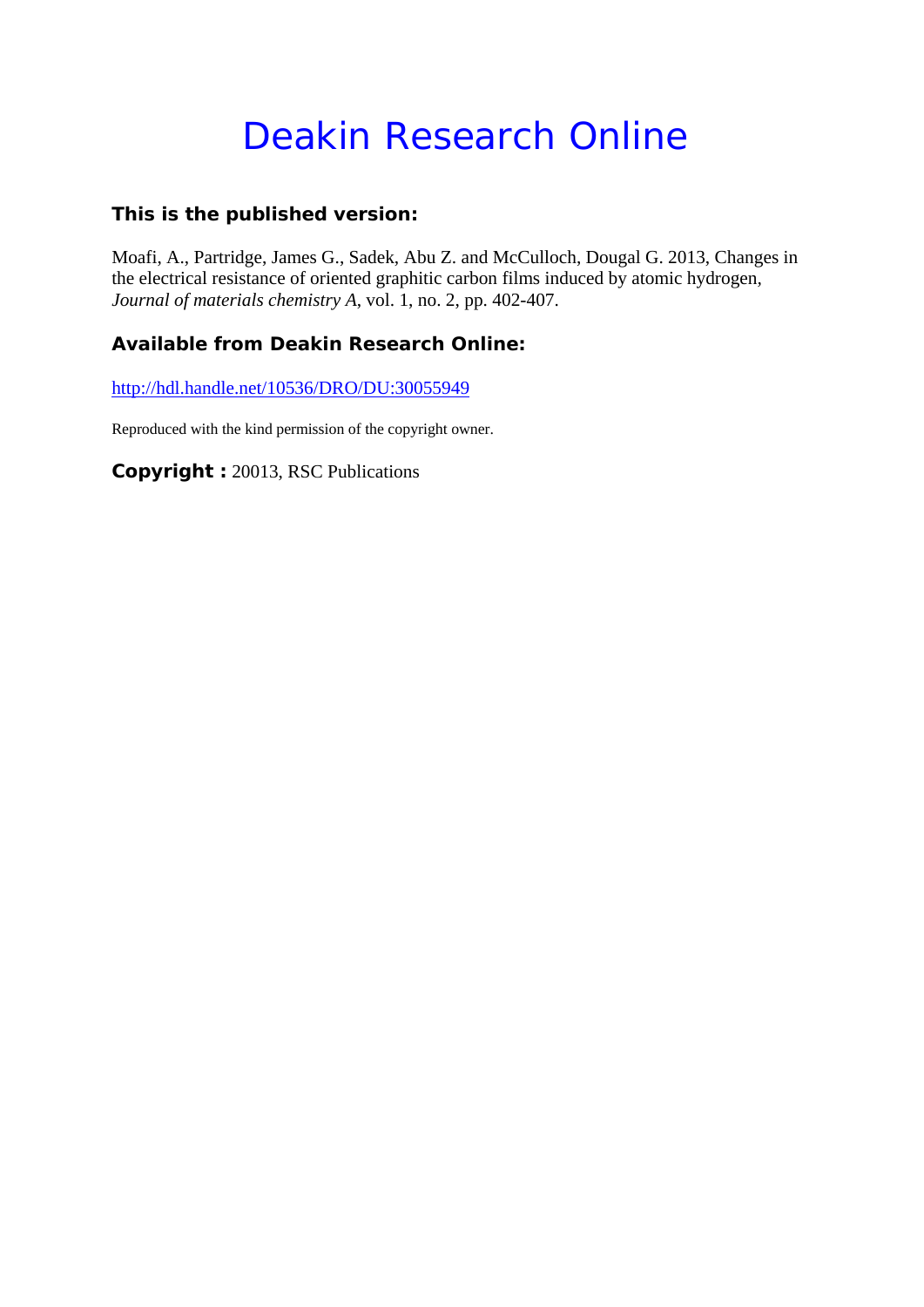## Journal of Materials Chemistry A

### PAPER

### **RSCPublishing**

**View Article Online**

Cite this: J. Mater. Chem. A, 2013, 1, 402

Received 5th September 2012 Accepted 5th October 2012

DOI: 10.1039/c2ta00198e

www.rsc.org/MaterialsA

### Introduction

Due to the worldwide effort to move towards renewable energy sources, hydrogen storage and hydrogen detection have both become important enabling technologies. Carbon based materials have shown great promise in these fields, prompting numerous experimental and theoretical studies.<sup>1,2</sup> However, the mechanisms involved in hydrogen attachment to carbon materials and the effects of hydrogen attachment on the structural/electrical properties of the carbon materials are not yet fully understood.

Conductometric gas sensors have a conductance that changes upon exposure to a target gas. These sensors are frequently used in alarm applications due to their reliability, inherent simplicity, ease of integration with electronic circuits and low cost. Carbon nano-materials including functionalized carbon nanotubes  $(CNTs)$ <sup>3,4</sup> and graphene,<sup>5</sup> have been employed as the sensing elements within conductometric gas sensors with good sensitivity,<sup>6-8</sup> low power consumption<sup>7</sup> and response at room temperature.<sup>8</sup> However, they tend to recover slowly after hydrogen exposure.<sup>4,9</sup> Additionally, CNT production/assembly methods can lack compatibility with large-scale device processing due to high temperatures and/or time consuming manipulation/positioning.<sup>10</sup> By comparison, carbon thin films can be deposited using low-cost, scalable physical vapour deposition methods, enabling greater flexibility in device fabrication. Importantly, the chemical, electrical and nano-structural properties of carbon thin films can be altered by controlling the growth conditions.<sup>11,12</sup> Despite this, few reports exist that describe the electrical response of carbon thin films during their exposure to hydrogen.<sup>13</sup>

In the majority of carbon based conductometric hydrogen sensors, catalytic metals such as Pt or Pd are employed to dissociate  $H_2$  into atomic hydrogen. Exposure to hydrogen alters the structural and electrical properties of the catalytic

### Changes in the electrical resistance of oriented graphitic carbon films induced by atomic hydrogen

Ali Moafi, James G. Partridge,\* Abu Z. Sadek and Dougal G. McCulloch

The electrical resistance of oriented graphitic carbon films supporting catalytic Pt pads decreases upon exposure to hydrogen gas with a magnitude dependent on the crystallographic order in the film. This resistance change is attributed to defects responding to atomic hydrogen spilled over from the catalytic Pt.

> metal, providing a measurable response.<sup>14</sup> In a process commonly referred to as "hydrogen spillover", excess atomic hydrogen diffuses out of the catalytic metal into surrounding carbon material, altering its electrical properties.<sup>15,16</sup> The physical process(es) involved following hydrogen spillover into carbon materials are still debated.<sup>15</sup> Several authors have attributed sensing responses (in which the resistance of carbon films increases upon exposure to hydrogen) to bonding changes in the carbon. In particular, hydrogenation of dangling carbon bonds and/or  $sp^2$  to  $sp^3$  transitions have been suggested as they are likely to result in altered electrical conductance. However, some reports have cast doubt on the spillover mechanism,<sup>17</sup> stating that hydrogen absorption into carbon materials is energetically unfavorable and therefore unlikely to account for significant changes in the resistance of conductometric carbon hydrogen sensors.

> In this paper, we deposit conducting carbon films energetically from a plasma and investigate their response to hydrogen gas. The deposition conditions were selected to produce oriented graphitic films.<sup>11</sup> The effect of nanostructure has been explored by comparing sensors based on films with different degrees of crystalline order. Measurements have also been performed using different sensor designs to help understand the mechanism behind electrical conductivity changes occurring during hydrogen exposure.

#### Experimental

The carbon films were prepared using a dual bend filtered cathodic arc<sup>18</sup> deposition system operating with a 99.9% pure graphite target, an arc current of 56 A and a base pressure less than 10<sup>-5</sup> Torr. Insulating quartz substrates were ultrasonically cleaned in acetone and ethanol before being dried and mounted on a substrate heater/holder within the deposition chamber. A regulated DC power supply was connected to a stainless steel mesh placed 12 mm in front of the quartz substrate. A bias voltage of -1000 V was applied to the mesh, enabling the average deposition energy to be increased.<sup>19</sup> Films were prepared using this mesh bias at temperatures of 100 $\degree$ C and

School of Applied Sciences, RMIT University, GPO Box 2476V, 3001, Melbourne, Australia. E-mail: jim.partridge@rmit.edu.au; Fax: +61 3 9925 5290; Tel: +61 3 9925 2865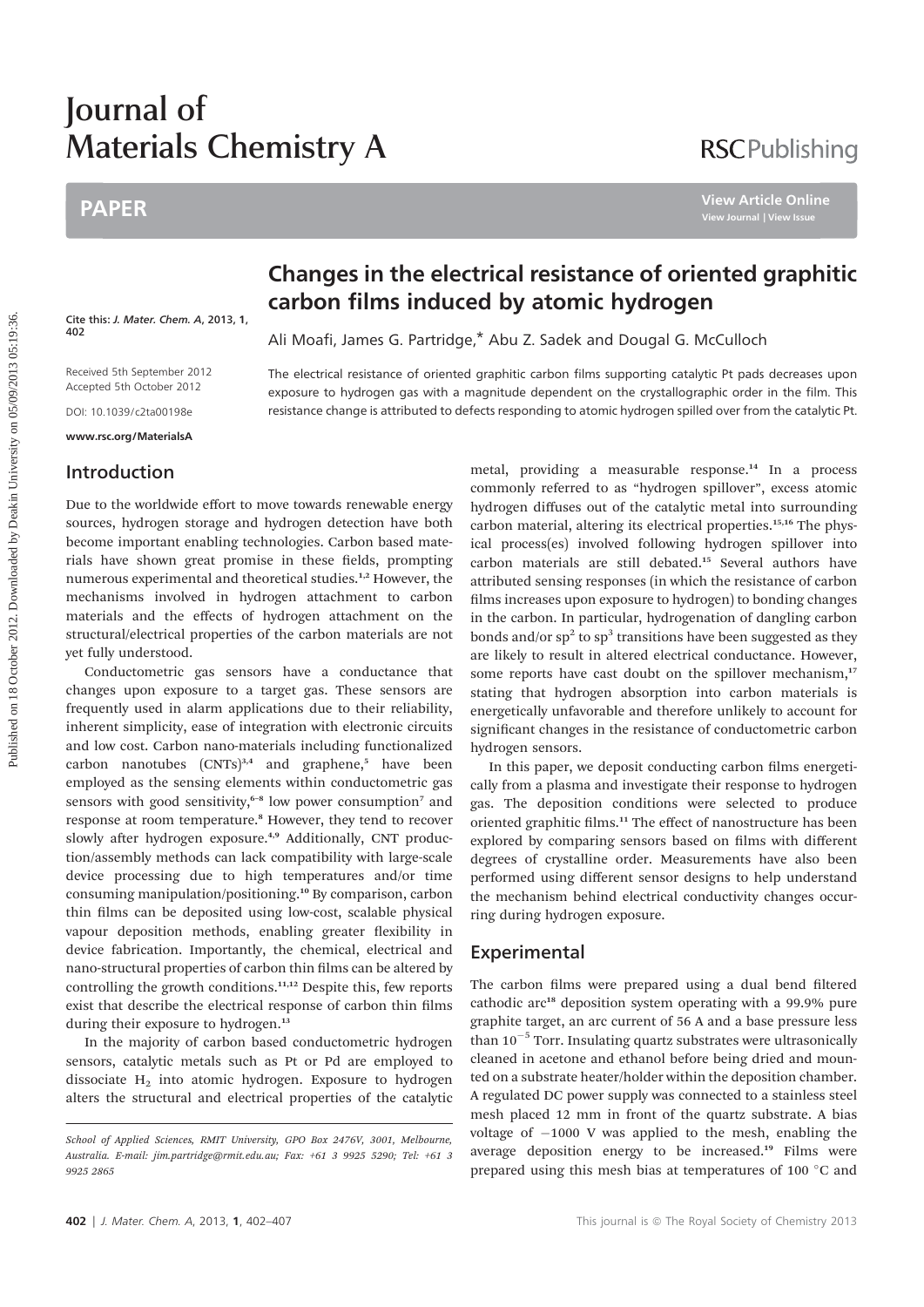600 C. A tetrahedral amorphous carbon (ta-C) layer required for electrical insulation was also deposited using the filtered cathodic arc, with substrate bias/temperature  $-75$  V/30  $^{\circ}$ C.<sup>11</sup>

The nanostructure of the films was initially analyzed using Raman spectroscopy. A Renishaw In Via system operating with an excitation wavelength of 514 nm and a grating of 2400 lines per mm was used to collect spectra. Imaging of the films was performed using a JEOL 2010 transmission electron microscope (TEM) operating at 200 kV. Electron energy loss spectroscopy (EELS) analysis was performed using a Gatan Imaging Filter (GIF2000). An EELS spectrum was collected in the low loss region in order to determine the plasmon peak position, used to calculate the film density (assuming carbon has four valence electrons with an effective mass of  $0.88m<sub>e</sub>$  taking part in plasmon oscillations).<sup>20</sup> EELS spectra were also collected in the region of the carbon K-shell ionization edge enabling an estimate of the fraction of  $sp^2$  bonded carbon atoms in each film.<sup>21</sup>

The sensor designs used are shown schematically in Fig. 1. Au electrical contact pads were thermally evaporated onto the carbon films whilst the Pt catalytic metal pads were sputtered. The contacts at the ends of the film were approximately 2  $\times$ 2 mm<sup>2</sup> and the central catalytic pads were approximately 2  $\times$ 4 mm<sup>2</sup>. The insulating ta-C layer incorporated into the 'type C' design measured approximately 20 nm in thickness and 3  $\times$  $5 \text{ mm}^2$  in area. A stencil was used to define the dimensions of all contacts during their deposition.



Fig. 1 Cross-sectional (left) and plan view (right) representations of the (a) 'type A', (b) 'type B' and (c) 'type C' conductometric hydrogen gas sensors incorporating oriented carbon films. Note that the type B sensor was fabricated with and without a central catalytic Pt pad and the Pt pad in the type C sensor is electrically isolated from the oriented carbon beneath using a tetrahedral amorphous carbon layer

The sensing measurements were performed using a multichannel gas test chamber. Computer interfaced mass flow controllers were used to expose the sensors to concentrations of hydrogen gas from 0.125% to 1%. Au wires were bonded onto the contacts using conductive silver-paint. This silver paint was tested independently to verify that it exhibited no electrical response during exposure to hydrogen gas. Four-probe and twoprobe electrical measurements were performed using a computer interfaced multimeter and source-meter. The total gas flow rate was maintained at 200 sccm and the reference gas was synthetic air (certified zero humidity).

#### Results and discussion

Fig. 2 shows the Raman intensity in the 1000 to 1800  $\text{cm}^{-1}$ region from the films deposited using mesh bias at both low and high temperature. Also shown for comparison is the Raman spectrum for glassy carbon heat treated to 3000 °C. Glassy carbon has a microstructure consisting of cross-linked graphitelike ribbons 3-4 nm in width.<sup>22</sup> The Raman spectrum in this spectral region is mainly sensitive to in-plane vibrational modes of the sp<sup>2</sup> bonded component.<sup>23</sup> The major features are the so called graphite or 'G' peak at 1580  $cm^{-1}$ , corresponding to the zone center  $E_{2g}$  Raman active mode of graphite,<sup>24</sup> and the disorder or 'D' peak at 1355  $cm^{-1}$ , corresponding to a feature in the vibrational density of states of layered sp<sup>2</sup> structures.<sup>24</sup> The Raman spectrum for the film prepared at low temperature shows both the D and G peaks, indicating that the microstructure of the film is largely graphitic. However, both peaks are broader than those observed in glassy carbon, indicating that the graphitic layers have higher defect densities. Both the D and G peak become sharper in the film prepared at higher



Fig. 2 The Raman spectrum of the carbon films prepared on quartz at temperatures of (A) 100 °C and (B) 600 °C. Included is (C) the Raman spectrum from a bulk sample of glassy carbon heat treated to 3000  $\degree$ C showing the characteristic D and G peaks produced by disordered graphitic materials.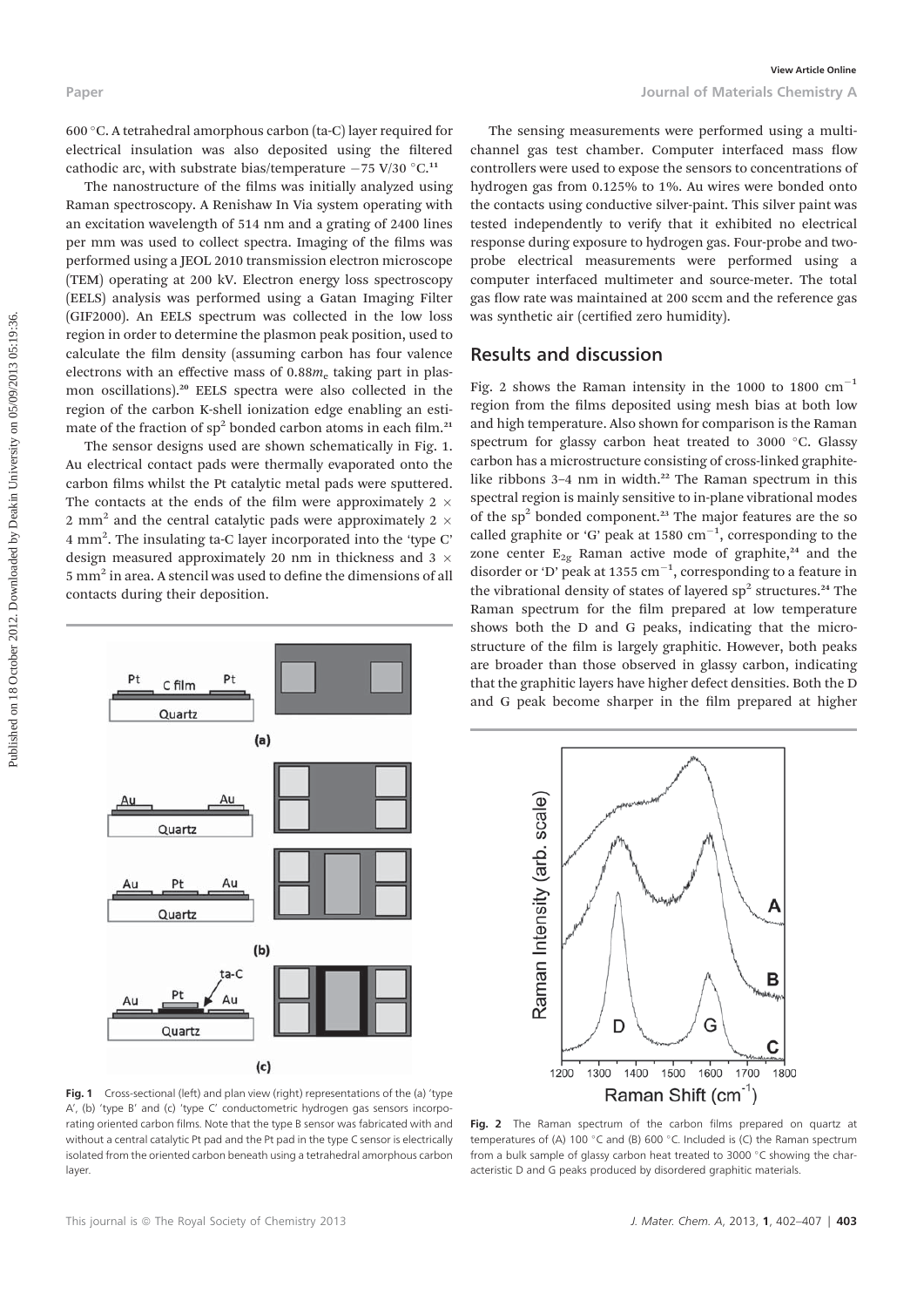temperatures indicating a higher degree of in-plane graphitic order. Note that the Raman spectra from all samples is unlike that of typical amorphous carbon films which consist of a broad asymmetric line shape centered at about 1570  $\text{cm}^{-1}$ .<sup>25</sup>

Fig. 3 shows plan view TEM images of films deposited using mesh bias at both low and high temperature. Diffraction patterns (insets in each image) show rings that have been indexed to graphite and provide evidence of preferred orientation. The film deposited at low temperature (Fig.  $3(a)$ ) is disordered but includes small graphitic regions, consisting of a small number of parallel graphitic {002} planes. The application of both high bias and high temperature (600 $\degree$ C) results in a more ordered graphitic microstructure with the graphitic regions



Fig. 3 TEM images of oriented carbon films prepared at (a) low and (b) high temperatures. The inset in each image is an electron diffraction pattern indexed to graphite.

extending throughout the plan view TEM image shown in Fig. 3(b). This graphitic nanostructure has been observed previously in carbon films deposited onto conducting substrates with bias applied directly.<sup>12</sup>

Fig. 4 shows the carbon K edges from both oriented carbon films and glassy carbon. The spectra reflect the unoccupied density of states in the material with a sharp peak at approximately 285 eV corresponding to transitions of carbon 1s electrons to unoccupied  $\pi$  states (labeled 1s to  $\pi^*$ ) and a broader feature centered at 300 eV, resulting mainly from 1s to  $\sigma^*$ transitions. In the glassy carbon (labeled C in Fig. 4), the 1s to  $\pi^*$  peak is sharp and the 1s to  $\sigma^*$  feature has fine structure at approximately 292 eV. Both of these features are consistent with the presence of well-ordered graphitic layers. The spectra from the carbon film grown at low temperature (labeled A in Fig. 4) shows a less intense 1s to  $\pi^*$  peak and a broad 1s to  $\sigma^*$  feature. This is consistent with an increase in disorder present in this film compared with glassy carbon. The spectra from the film prepared at high temperatures (labeled B in Fig. 4) is similar to that obtained from glassy carbon indicating that their microstructures are similar. However, the slightly broader features indicate a higher degree of disorder. The  $sp<sup>2</sup>$  bonding fractions calculated using the 1s to  $\pi^*$  features were 0.6  $\pm$  0.1 and 0.8  $\pm$  $0.1$  in the low and high temperature films, respectively. The corresponding film densities were estimated to be  $2.3 \pm 0.1$  and  $2.1 \pm 0.1$  g cm $^{-3}$  from the position of their EELS plasmon peaks (not shown), consistent with previous density measurements from oriented carbon films.<sup>12</sup>

The normalized changes in resistance measured from type A sensors are shown in Fig. 5. The response of the sensor formed on the carbon film deposited at low-temperatures to various concentrations of hydrogen gas in air at 120 $\degree$ C is shown in Fig. 5(a). The resistance decreased by approximately 10% during exposure to 1% hydrogen in air. The response and recovery times at this exposure level were 1.5 min and 1.7 min, respectively. These times compare very favorably with those reported



Fig. 4 Carbon K edges from oriented carbon films grown at (A) low temperature (B) high temperature and (C) a bulk glassy carbon sample.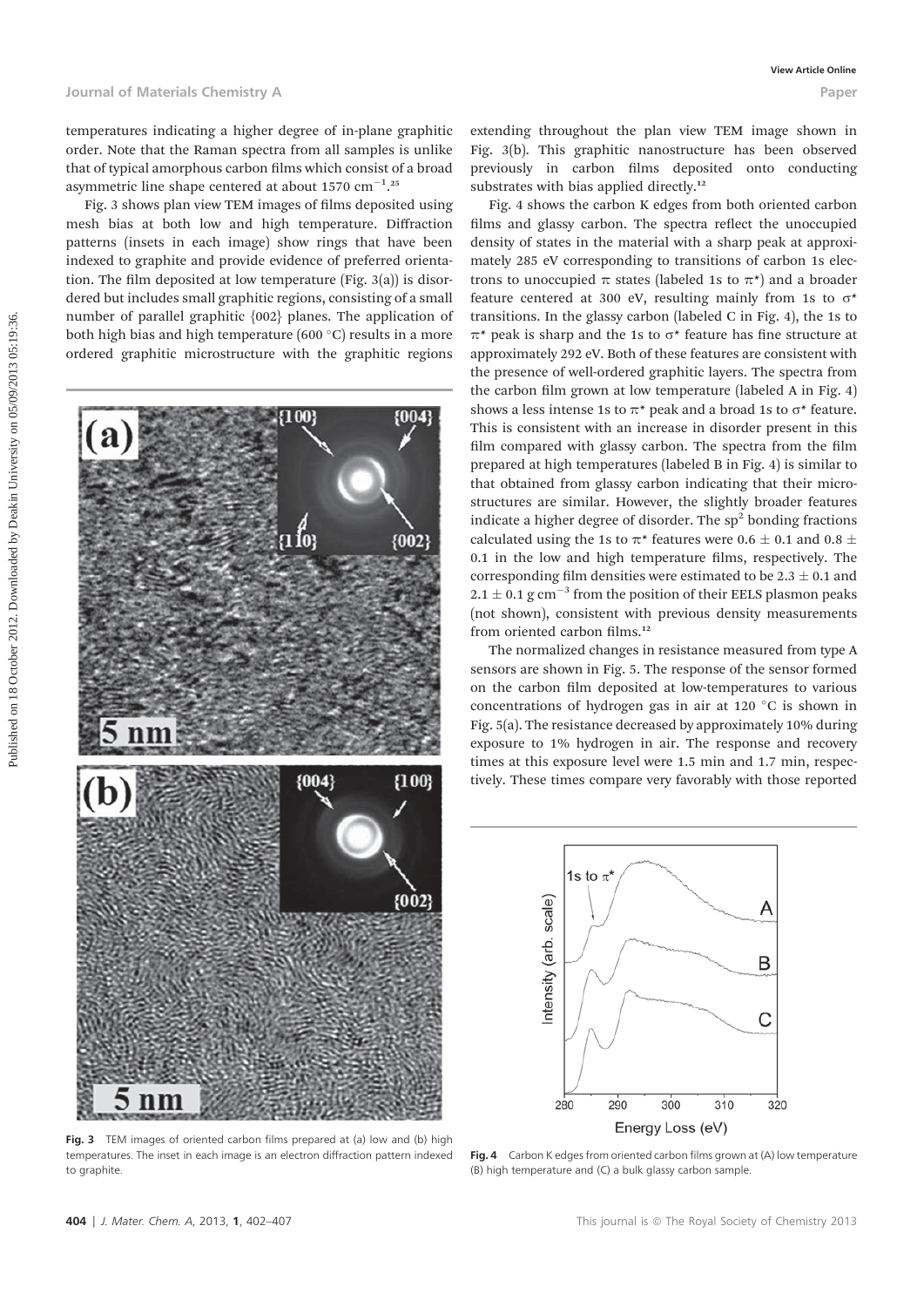

Fig. 5 The normalized change in resistance during the exposure to the indicated concentrations of hydrogen in synthetic air in type A sensors at 120 °C made from (a) low and (b) high temperature carbon films. Also shown in (a) is the response of this sensor at room temperature (thick solid line) to 1% hydrogen magnified by a factor of 10.

for sensors based on other carbon materials including carbon nanotubes.<sup>9</sup> Fig. 5(b) shows the corresponding results for the film prepared at higher temperature. The maximum normalized resistance decrease during exposure to 1% hydrogen in air was less than 1%. This suggests that the increased graphitic order in the film results in a weaker interaction with hydrogen.

The response to hydrogen of both sensors was also measured at room temperature. A very weak and slow response to 1% hydrogen gas in air was observed only from the low temperature deposited film and is shown (thick solid line) in Fig.  $5(a)$ . This temperature dependent response strongly suggests that catalytic action is required to produce a sensing response.

The type B sensors, consisting of non-catalytic Au contact pads with and without a central non-contacted catalytic Pt pad, were employed to assess the role of the catalyst in the overall response of the sensors. Gas sensing measurements were first performed on type B sensors with no Pt catalytic pad and no responses were observed. This confirmed that the sensing response demonstrated in the type A sensors relied upon the presence of the catalytic Pt. Previous investigations have also shown that conductometric hydrogen sensors fabricated using carbon based materials require the presence of a catalytic metal to produce measurable responses.<sup>4</sup> Importantly, this indicates that atomic hydrogen caused the decrease in the resistance of the type A sensor.

Fig. 6 shows the responses of type B sensors formed on the low-temperature deposited carbon film including a central Pt pad. This measurement was made in two-probe configuration



Fig. 6 The normalized change in resistance upon exposure to the indicated concentrations of hydrogen in synthetic air measured from the type B sensor at 120 °C with a central Pt pad and made using the low temperature carbon films. Note that this measurement was made in two-probe configuration using a single contact at each end of the sensor.

using a single contact at each end of the sensor. This result is almost identical to that obtained from the type A sensor  $(Fig. 5(a))$  made from the same film, once again confirming that a response occurs only when atomic hydrogen is created by the catalytic Pt.

As stated in the introduction, the response in a conductometric hydrogen sensor can be due to changes in bulk carrier concentration and/or changes in the electrical characteristics of the contact interfaces. For example, in metal-oxide thin film sensors, differences in work functions frequently occur at the contact/film interfaces, resulting in potential barriers with widths that are modulated during hydrogen exposure.<sup>26</sup> Room temperature and 120 °C two-probe current-voltage measurements taken from the Au contacts in these sensors showed Ohmic behavior and indicated that in air or during hydrogen exposure no signicant potential barriers existed. Previous electrical measurements performed on oriented carbon films deposited onto p-type silicon and using metallic contacts also exhibited Ohmic behavior.<sup>11</sup>

In order to determine whether the resistance decrease observed upon hydrogen exposure occurs as a result of changes in the electrical characteristics of the contact interfaces in the type B sensors, four-probe measurements were also performed. These were conducted at 120 $\degree$ C and room temperature in air and during hydrogen exposure by measuring the potential difference between two contacts whilst driving a current through another two contacts (see Fig. 1(b)). The response measured in this way was identical to that measured using the two-probe configuration, showing that the measured responses were primarily due to changes in the electrical resistivity of the carbon films. The possibility that the observed responses to hydrogen occurred due to either volumetric changes in the Pt pads or changes in the resistance of the Pt were discounted using the 'type C' conductometric sensor (shown in Fig. 1(c))

Paper Journal of Materials Chemistry A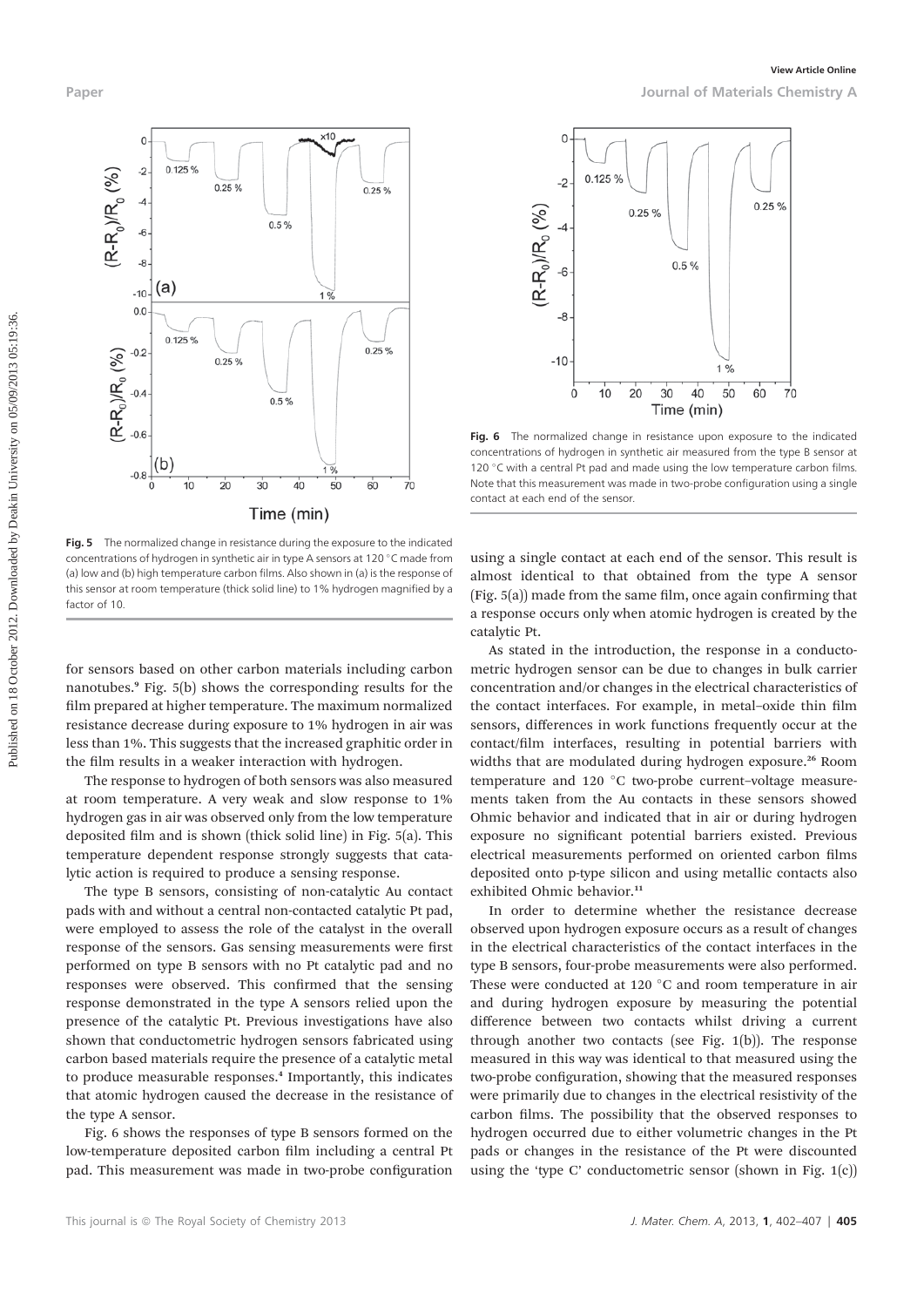featuring an electrically isolated catalytic Pt pad. The electrical resistance of this sensor decreased by approximately 6% during exposure to 1% hydrogen gas in air at 120 $\degree$ C, confirming that the response did not occur due to structural/electrical changes in the Pt pad. Electrical isolation of the Pt pad was confirmed by probes and current–voltage measurements in air and during hydrogen exposure.

Our results can be explained by the hydrogen spillover effect<sup>15</sup> in which atomic hydrogen is generated in a catalyst and subsequently diffuses to the supporting material. Experimental studies have shown that atomic hydrogen diffusing in carbon materials can form C–H bonds at moderate temperatures.<sup>27,28</sup> The Raman measurements (Fig. 2) showed that both oriented carbon films contain a significant number of defects. Since the film containing the higher number of defects exhibited a larger response to hydrogen, we believe that atomic hydrogen either bonds to these defect sites or alters them, leading to changes in their electrical characteristics. The rapid recovery of the sensors in air shows that these changes are reversible and that any hydrogen bonding is weak.

Disordered graphitic materials, with similar nano-structure to the films described here, demonstrate resistance that decreases with temperature and are therefore frequently described as semiconductors.<sup>22,29</sup> This semiconducting behavior originates by virtue of stable defects that raise barriers against charge carrier transport.<sup>22</sup> Bulk disordered graphitic carbons can exhibit n- or p-type electrical characteristics depending on their degree of crystallographic order, controlled by the growth/annealing temperature.<sup>22,29</sup> Defects having donor or acceptor like character are removed and created at different growth/annealing temperatures, explaining the complex behavior of the Hall coefficient.<sup>22</sup> Since the resistance of all the carbon films tested decreased upon exposure to hydrogen, an increase in the carrier concentration or an increase in the mobility must occur due to the hydrogen bonding. Hot probe electrical measurements<sup>30</sup> performed on both carbon films revealed that the dominant carriers were holes and the films were therefore p-type. We believe that spilt-over atomic hydrogen, diffusing in the oriented carbon films, is likely to form metastable bonds to defect sites, leading to the creation of more acceptor states and/or an increase in carrier mobility. This results in the observed reduction in resistance during hydrogen exposure. These bonds are weak and once the supply of hydrogen is removed, the number of hydrogen atoms bonded to defect sites within the carbon structure reduces rapidly resulting in an increase in resistance back to its original level.

#### **Conclusions**

The electrical resistance of oriented carbon films has been measured in air and during exposure to hydrogen gas in air. The resistance decreased only when catalytic Pt pads were attached to the carbon films. Four-probe electrical measurements confirmed that the resistance of the carbon film decreased in the presence of hydrogen and contact effects were negligible. The sensitivity of the sensor to hydrogen was found to depend on the degree of crystallographic order within the film, indicating that defects were critical to the response mechanism. The mechanism for gas sensing was attributed to hydrogen spillover from the catalytic Pt pad into the underlying carbon film. The hydrogen diffuses through the carbon structure forming weak bonds to defect sites which leads to changes in the electrical resistance of the oriented carbon material.

### Acknowledgements

The authors would like to thank Jennifer Hartley from the Industrial Research Institute at Swinburne University of Technology for assistance with the Raman spectroscopy and the RMIT University Microscopy and Microanalysis Facility. The authors also gratefully acknowledge the Australian Research Council for financial support.

#### Notes and references

- 1 A. C. Dillon and M. J. Heben, Appl. Phys. A: Mater. Sci. Process., 2001, 72, 133–142.
- 2 J. Li, Carbon-based Sensors, in Carbon Materials for Catalysis, ed. P. Serp and J. L. Figueiredo, John Wiley & Sons Inc., USA, 2008, ch. 14.
- 3 J. Kong, M. G. Chapline and H. Dai, Adv. Mater., 2001, 13, 1384–1386.
- 4 M. K. Kumar and S. Ramaprabhu, J. Phys. Chem. B, 2006, 110, 11291–11298.
- 5 F. Schedin, A. K. Geim, S. V. Morozov, E. W. Hill, P. Blake, M. I. Katsnelson and K. S. Novoselov, Nature, 2007, 6, 652– 655.
- 6 S. G. Wang, Q. Zhang, D. J. Yang, P. J. Sellin and G. F. Zhong, Diamond Relat. Mater., 2004, 13, 1327–1332.
- 7 J. Zhao, A. Buldum, J. Han and J. Ping Lu, Nanotechnology, 2002, 13, 195–200.
- 8 L. Valentini, C. Cantalini, I. Armentano, J. M. Kenny, L. Lozzi and S. Santucci, Diamond Relat. Mater., 2004, 13, 1301–1305.
- 9 J. Sippel-Oakley, H.-T. Wang, B. S. Kang, Z. Wu, F. Ren, A. G. Rinzler and S. J. Pearton, Nanotechnology, 2005, 16, 2218–2221.
- 10 Ph. Avouris, T. Hertel, R. Martel, T. Schmidt, H. R. Shea and R. E. Walkup, Appl. Surf. Sci., 1999, 141, 201–209.
- 11 D. W. M. Lau, D. G. McCulloch, M. B. Taylor, J. G. Partridge, D. R. McKenzie, N. A. Marks, E. H. Teo and B. K. Tay, Phys. Rev. Lett., 2008, 100, 176101.
- 12 D. W. M. Lau, A. Moafi, M. B. Taylor, J. G. Partridge, D. G. McCulloch, R. C. Powles and D. R. McKenzie, Carbon, 2009, 47, 3263–3270.
- 13 C. Lin, Z. Yang, T. Xu and Y. Zhao, Appl. Phys. Lett., 2008, 93, 23110.
- 14 K. Tsukada, T. Kiwa, T. Yamaguchi, S. Migitaka, Y. Goto and K. Yokosawa, Sens. Actuators, B, 2006, 114, 158–163.
- 15 G. M. Psofogiannakis and G. E. Froudakis, Chem. Commun., 2011, 47, 7933–7943.
- 16 L. Chen, A. C. Cooper, G. P. Pez and H. Cheng, J. Phys. Chem. C, 2007, 111, 18995–19000.
- 17 R. Prins, Chem. Rev., 2012, 112, 2714–2738.